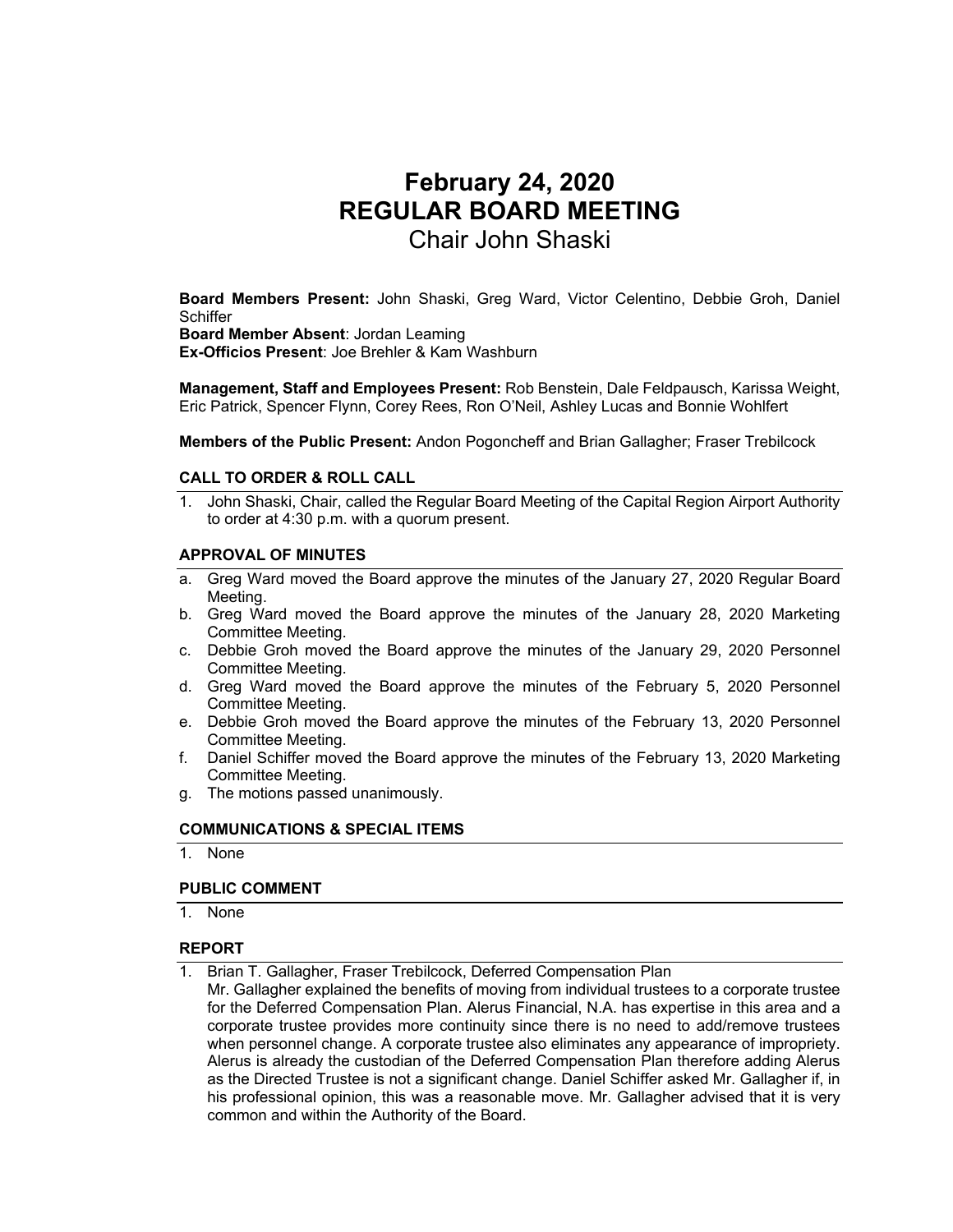### **RECOMMENDATIONS FOR ACTION**

- **#20-02 Removal of Wayne Sieloff and Dale Feldpausch as individual trustees and appointment of Alerus Financial, N.A. (Alerus Financial) as corporate trustee of the Capital Region Airport Authority Deferred Compensation Plan Trust (the Plan)** 
	- a. Victor Celentino moved the Capital Region Airport Authority Board approve the removal of Mr. Sieloff and Mr. Feldpausch as individual Trustees and that Alerus Financial be appointed as a corporate successor trustee of the Plan, effective March 1, 2020 and pursuant to the terms set forth in the CRAA Deferred Compensation Plan Trust Agreement. Also, that the CRAA Deferred Compensation Plan Trust Agreement be restated on the terms set forth in a trust agreement between CRAA and Alerus, effective March 1, 2020 and authorized the President – CEO to approve the language of that restated agreement and sign all documents necessary or convenient to implement the foregoing resolution.
	- b. The motion passed unanimously.

### **#20-03 Accept Amended State Contract for 2016 AIP Federal Grant**

- a. Victor Celentino moved the Capital Region Airport Authority Board accept amended State Contract 2016-0502/A1 and authorized the President – CEO to sign all associated documents on behalf of the Authority
- b. The motion passed unanimously.

#### **#20-04 Approval of Amended FY2020 Capital Budget**

- a. Victor Celentino moved the Capital Region Airport Authority Board approve the amended FY2020 Capital Budget in the amount of \$2,771,327.
- b. Rob Benstein explained the reasons for cancelling, changing or adding each project.
- c. The motion passed unanimously.

#### **#20-05 Award of Contract for Airfield Inspection and Record Management System**

- a. Daniel Schiffer moved the Capital Region Airport Authority Board award the contract for the Airfield Inspection & Records Management System to Grey Wall Software – Veoci in an amount not to exceed \$104,000 for a five-year agreement and authorized the President – CEO or designee to sign all documents on behalf of the Authority.
- b. The motion passed unanimously.

#### **#20-06 Approval of Capital Region International Airport Rebranding Project**

- a. Daniel Schiffer presented the Capital Region Airport Authority Board the CRIA Rebranding Project resolution.
- b. A lengthy discussion ensued that involved the following topics:
	- The need/reason to change the name and rebrand.
	- Why the name was changed to Capital Region International Airport in 2008.
		- Cost involved to rebrand and critical timing of the roll out.
	- If the staff has the bandwidth (time) needed to implement the project.
- c. John Shaski requested that dollar amounts be added to the existing timeline provided by Spencer Flynn.
- d. Greg Ward moved to table the resolution until the March board meeting.
- e. The roll call vote for the motion to table was: Mr. Celentino, Yes; Ms. Groh, Yes; Mr. Schiffer, Yes; Mr. Ward, Yes; Mr. Shaski, Yes.

#### **#20-07 Delegation of Authority to Chair of Personnel Committee to approve Executive Search Firm Services and Contracts**

a. Daniel Schiffer moved the Capital Region Airport Authority authorize the Chair of the Personnel Committee, Greg Ward, to execute all future contracts and sign all documents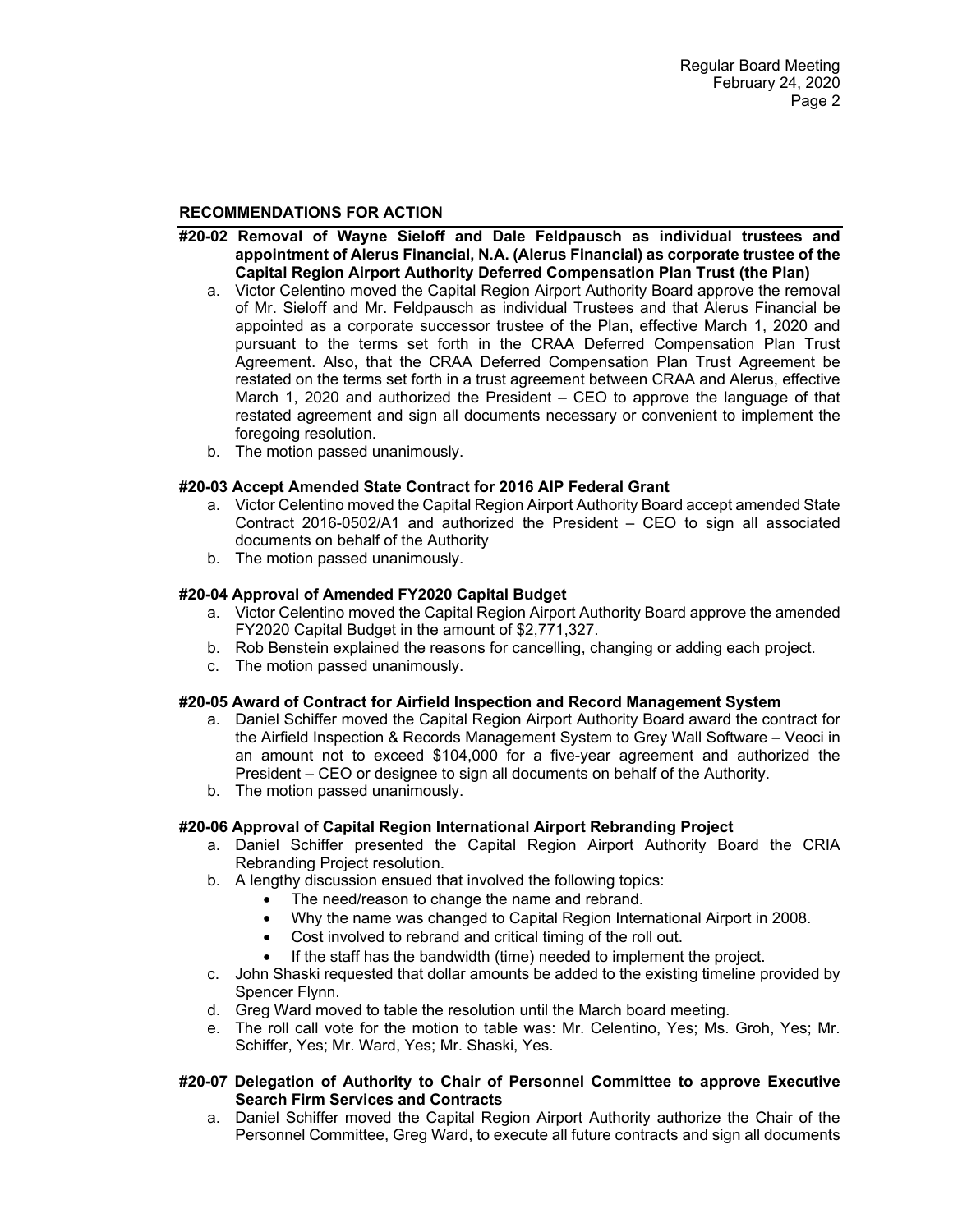resulting from the Authority's quote process for an Executive Search Firm. Per the CRAA purchasing procedures, the contract shall not exceed Fifty Thousand Dollars (\$50,000).

- b. Greg explained that the committee has conducted about 12 internal employee interviews and a short external survey will be sent to about 50 community stakeholders. This resolution will authorize the selection of a search firm and the full board will be involved in the interview process. Greg thanked the members of the Personnel Committee, Debbie Groh and Victor Celentino as well as Karissa Weight, Director of Talent & Engagement. The next Personnel Committee meeting is scheduled for March 5, 2020 at 5:00 pm.
- c. The motion passed unanimously.

# **REPORTS**

# **Dale Feldpausch, Vice-President & CFO**

Presented financials for period ending December 31, 2019

## **Robert Benstein, Interim President & CEO**

- Rob attended the Routes Americas conference with Mike Bown, our air service consultant. They met with our three incumbent airlines as well as a newer carrier that is expanding its operations in the Midwest. The meetings were all quite positive. No major changes are anticipated; however, we can expect to see small capacity increases over time.
- Terry Lutz, a Mason tenant, hosted an open house (hangar) on Saturday, February 22, 2020. During the event, John George, our maintenance technician, was recognized for his hard work and dedication to serving the airport and its tenants. (a copy of the letter from Mark Bathurst, Director, Aviation Maintenance Technology, Lansing Community College was distributed).
- Rob and several staff members will be attending the Lansing Regional Chamber of Commerce dinner on Thursday, February 27, 2020.

## **OLD BUSINESS**

1. None

### **NEW BUSINESS**

1. None

### **PUBLIC COMMENT**

1. None

### **BOARD COMMENTS**

1. Kam Washburn, new Clinton County Ex-Officio, thanked Rob Benstein for the recent airport tour. Kam was very impressed with the condition of the airport and praised the dedicated employees, management team and board members.

### **ENTER CLOSED SESSION**

- 1. Victor Celentino moved to enter Closed Session at 6:01 pm to consider personnel evaluation of Interim Airport President & CEO – MCL 15.268(a).
- 2. The roll call vote was: Mr. Celentino, Yes; Ms. Groh, Yes; Mr. Schiffer, Yes; Mr. Ward, Yes; Mr. Shaski, Yes.
- 3. The motion passed unanimously.

## **RETURN TO OPEN SESSION**

- 1. Victor Celentino moved the Board return to Open Session at 6:54 pm.
- 2. The motion passed unanimously.